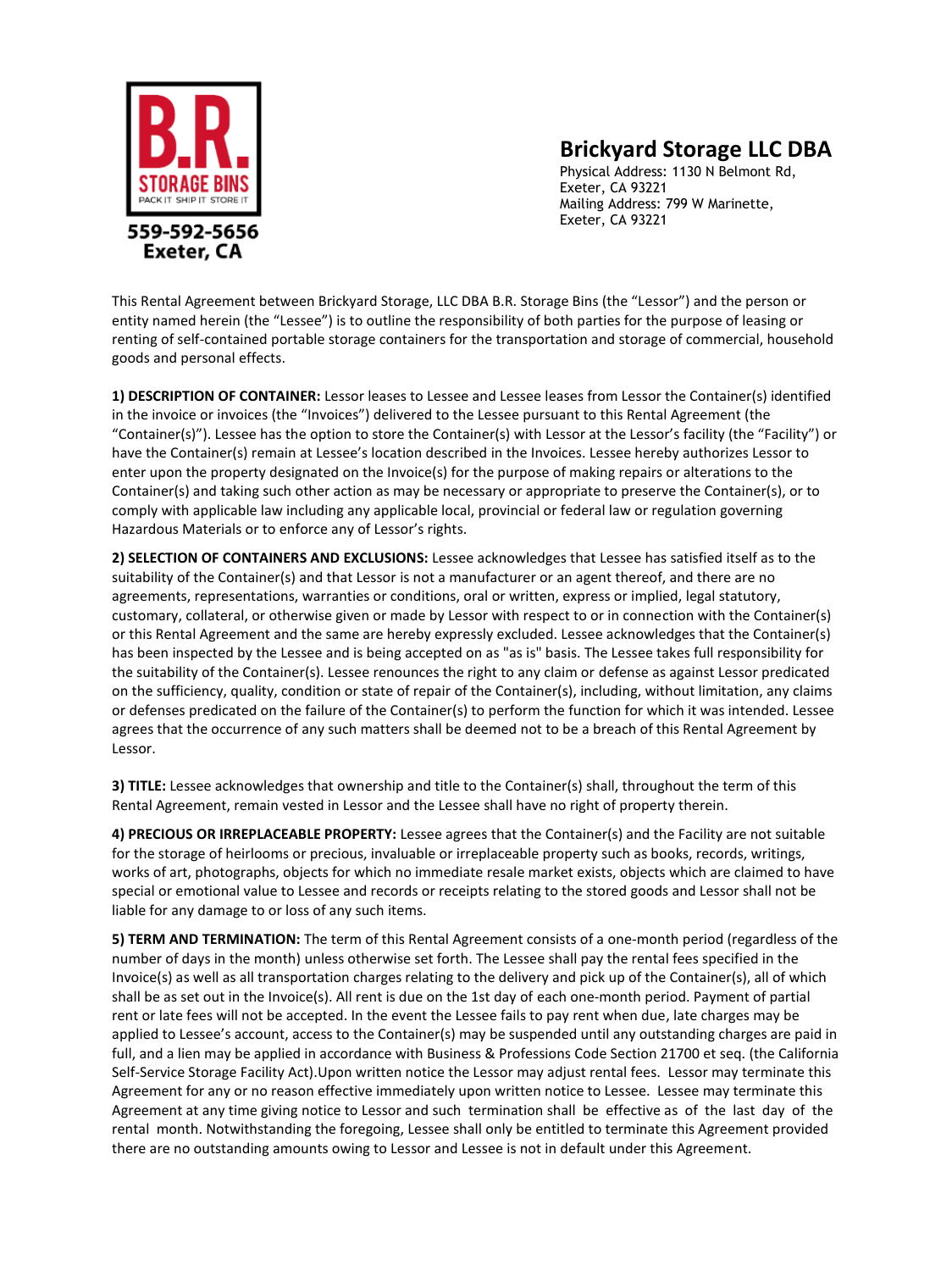Notwithstanding any provision to the contrary in this Agreement, no monthly rent shall be prorated or refunded if the termination occurs prior to the end of a full rental month.

**6) PACKING, PACKAGING AND WEIGHT RESTRICTIONS:** Lessee acknowledges and assumes full responsibility and liability for packing Lessee's property in the Container(s) and for securing Lessee's property for over the road transportation; that the maximum weight of Tenant's property shall not exceed 7500 pounds in a 16' container and 9,000 in a 20' container.

**7) USE OF CONTAINER AND COMPLIANCE WITH LAW:** Lessee shall not store any food or perishable goods, Hazardous Materials flammable materials, fuel, explosives, or other inherently dangerous material, nor perform any work in the Container(s). Lessee shall not store any personal property in the Container(s) which would result in the violation of any applicable local, provincial or federal law or regulation, including, without limitation, all laws and regulations relating to Hazardous Materials, waste disposal and other environmental matters. All reasonable expenses incurred in connection with any investigation of site conditions, or any clean up, removal or restoration work required by any applicable local, provincial or federal law or regulation or agency regulating any Hazardous Materials, shall be paid by the Lessee as additional rent and shall be due upon demand by the Lessor. Lessee specifically acknowledges and agrees that the Container(s) may be used for storage only, and that the use of the Container(s) for the conduct of business or for HUMAN OR ANIMAL HABITATION IS SPECIFICALLY PROHIBITED.

**8) INSURANCE:** ALL PROPERTY IS STORED BY LESSEE AT LESSEE'S SOLE RISK, AND ALL PROPERTY AND CONTENTS INSURANCE IS LESSEE'S SOLE RESPONSIBILITY. Lessee personally assumes all risk of loss or damage to or theft of Lessee's property however caused including without limitation, due to burglary, occurring during transport or while in storage, mysterious disappearance, fire, water, rodent, damage, earthquakes, acts of God, vandalism, mold or mildew or other vermin and all risk of loss or damage to property of Lessor arising directly or indirectly in any way from any matter or thing placed in a Container(s) by Lessee. Lessee agrees that Lessor does not list, review or inspect the contents of the Container(s), nor has interest in or concern with the value, quality or type of goods stored in the Container(s) pursuant to this Rental Agreement. Lessor's and Lessor's agents, affiliates, authorized representatives and employees will not be responsible or have responsibility for loss, liability, claim, expense, damage to property or injury to persons or property, that could have been insured against including, but not limited to, any loss arising from the active or passive acts, omissions or negligence of Lessor or Lessor's agents, affiliates, authorized representatives and employees for the matters released herein. Lessee expressly agrees that the carrier of any insurance obtained by Lessee shall not subrogate any claim of Lessee against Lessor or Lessor's agents, affiliates, authorized representatives, or employees. Lessee acknowledges that he/she has read and understands the provisions of this paragraph and agrees to comply with its requirements. In no event shall the Lessor be liable for any other damages, direct or indirect, special or consequential, including, without limitation damages for lost profits, business interruption, loss of data or other economic loss arising out of Lessee's use of or inability to use the Container(s).

**9) CONTAINER PROTECTION COVERAGE:** It is Lessee's responsibility to adequately insure the property stored by Lessee. Lessee agrees to insure the actual full value of the stored against loss and damage.

**10) LOSS AND DAMAGE:** The Container(s) shall be at the sole risk of the Lessee. In the event the Container(s) shall become lost, stolen, destroyed or damaged beyond repair for any reason or in the event the Container(s) shall be confiscated, forfeited or seized by any person or by any duly constituted authority, Lessee will immediately replace the Container(s) by providing Lessor with title to a replacement Container(s) satisfactory to Lessor of equal value and free of any encumbrance. For such purpose, the fair value of the Container(s) shall be as determined by Lessor, acting reasonably.

**11) RELATIONSHIP OF THE PARTIES; LIEN; WAIVER:** It is the express understanding and agreement of the parties that no bailment or deposit of goods for safekeeping is intended or created hereunder. Further, the parties expressly understand and agree that it is the parties' intention that any laws including without limitation, warehouseman laws, or other laws pertaining to the establishment or creation of a bailment relationship or any other relationship pertaining to the deposit of goods for safekeeping shall not apply to this Rental Agreement. Notwithstanding the foregoing, the parties agree that the Lessor is entitled to claim for a lien under the provisions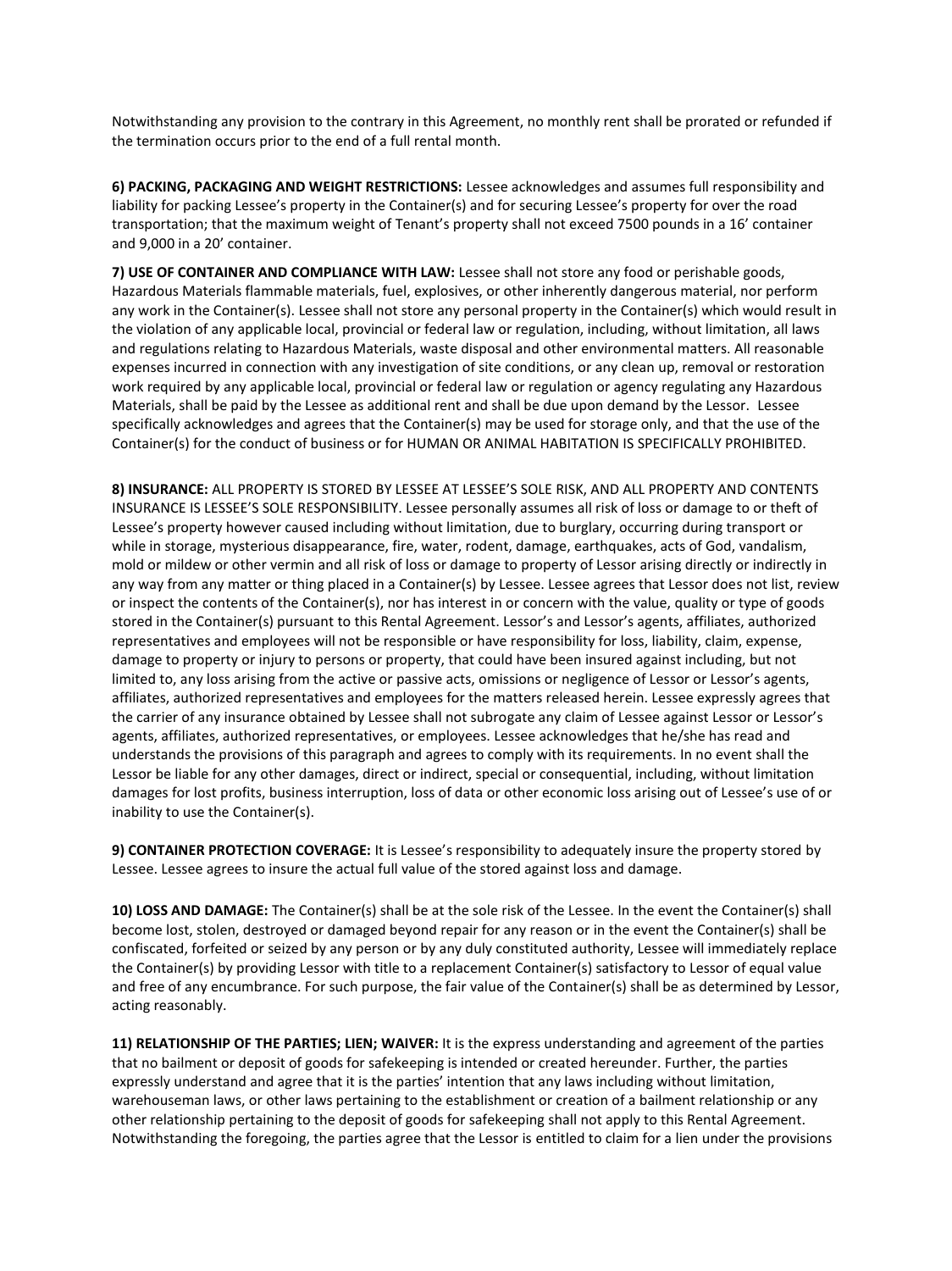of the California Self-Service Storage Facility Act to satisfy payment of all charges that are fourteen (14) days late under this Rental Agreement. Lessee may identify an alternate person and/or address to whom lien and sale notices must be sent on the signature page of this Rental Agreement. Lessee acknowledges that the California Self-Service Storage Facility Act requires Lessor to disclose to Lessee, at least 72 hours prior to delivery to Lessee of an empty Container(s), this Agreement and the terms and conditions set forth in Section 21701.1(a)(5) of California's Business and Professions Code. Lessee acknowledges that Lessor provided Lessee a document with such terms and conditions and that Lessee fully understands and voluntarily waives Lessor's requirement to provide Lessee with this Agreement and such terms and conditions at least 72 hours prior to the delivery to you of an empty Container(s).

## **Please initial here** \_\_\_\_\_\_

**12) LIMITATION OF LIABILITY:** Lessor and Lessor's agents and employees will have no responsibility to Lessee or to any other person for any loss, damage, claim, liability or injury or death from any cause, including, without limitation, Lessor's and Lessor's Agents active or passive acts, omissions, negligence or conversion, unless the loss is directly caused by Lessor's fraud, willful injury or willful violation of law. In no event shall the Lessor be liable for any direct or indirect, special or consequential damages, including, without limitation damages for lost profits, business interruption, loss of data or other economic loss arising out of Lessee's use of or inability to use the Container(s).

**13) PLACEMENT OF CONTAINER**: Lessee understands that placement area shall have adequate width, depth and height clearance and maneuvering space. Lessee's use and placement of the Container(s) may be subject to provincial, city and local ordinances, rules and/or regulations including deed and homeowner restrictions and complex rules for which Lessee assumes full responsibility for any fines and/or penalties. Lessee authorizes Lessor to 1) Drive on Lessee's lawn or other non-paved area in order to place the Container(s) in the area designated by Lessee or to place the Container(s) in an area lacking adequate clearance, or 2) Drive on a paved surface. In either case Lessee assumes full risk for all damage resulting from the placement of the Container(s) and relieves Lessor from any responsibility for such damage. Additionally, Lessee acknowledges that Lessor recommends against driving on Lessee's lawn or non-paved, and certain paved, areas.

**14) RETURN OF CONTAINER:** At the expiration of the term of the Rental Agreement or upon earlier termination of this Rental Agreement for any reason, Lessee shall deliver up possession of the Container(s) to Lessor at the Lessee's address specified in the Invoice(s). If Lessee fails to do so within five (5) days, Lessor shall have the right to enter upon the premises where the Container(s) may be and take possession of the Container(s) at Lessee's expense, with or without legal process. Lessee hereby waives any claims for damages which it might otherwise have by reason of any such entry, taking or removal. If the Container(s), when returned to or recovered by Lessor, is not in good condition and repair, Lessor may make all repairs and replacements necessary to place the Container(s) in as good condition as it was at the Commencement Date, reasonable wear and tear alone excepted, and Lessee shall pay the cost of such repairs and replacements upon demand as additional rent.

**15) RIGHT TO ENTER, INSPECT AND REPAIR CONTAINER(S).** Lessee grants Lessor, Lessor's Agents or the representatives of any governmental authority, including police and fire officials, access to the Container(s) and the premises where such Container(s) may be located, if necessary, as required by applicable laws and regulations or in connection with Lessor exercising its rights as set forth in this section. In the event Lessee shall not grant access to the Container(s) as required, or in the event of an emergency or upon default of any of Lessee's obligations under this Agreement, Lessor, Lessor's Agents or the representatives of any governmental authority shall have the right, but not the obligation, to remove Lessee's locks and enter the Container(s) for the purpose of examining the Container(s) or the contents thereof or for the purpose of making repairs or alterations to the Container(s) and taking such other action as may be necessary or appropriate to preserve the Container(s), or to comply with applicable law including any applicable local, state or federal law or regulation governing hazardous materials or to enforce any of Lessor's rights.

**16) DEFAULT.** The following events shall be deemed to be events of default by Lessee under this Agreement: (a) Lessee fails to pay any installment of the rent due under this Agreement; (b) Lessee fails to comply with any term, provision or covenant of this Agreement, other than the payment of rent, and does not cure such failure within ten (10) days after written notice thereof to Lessee; or (c) Lessee abandons the Container(s).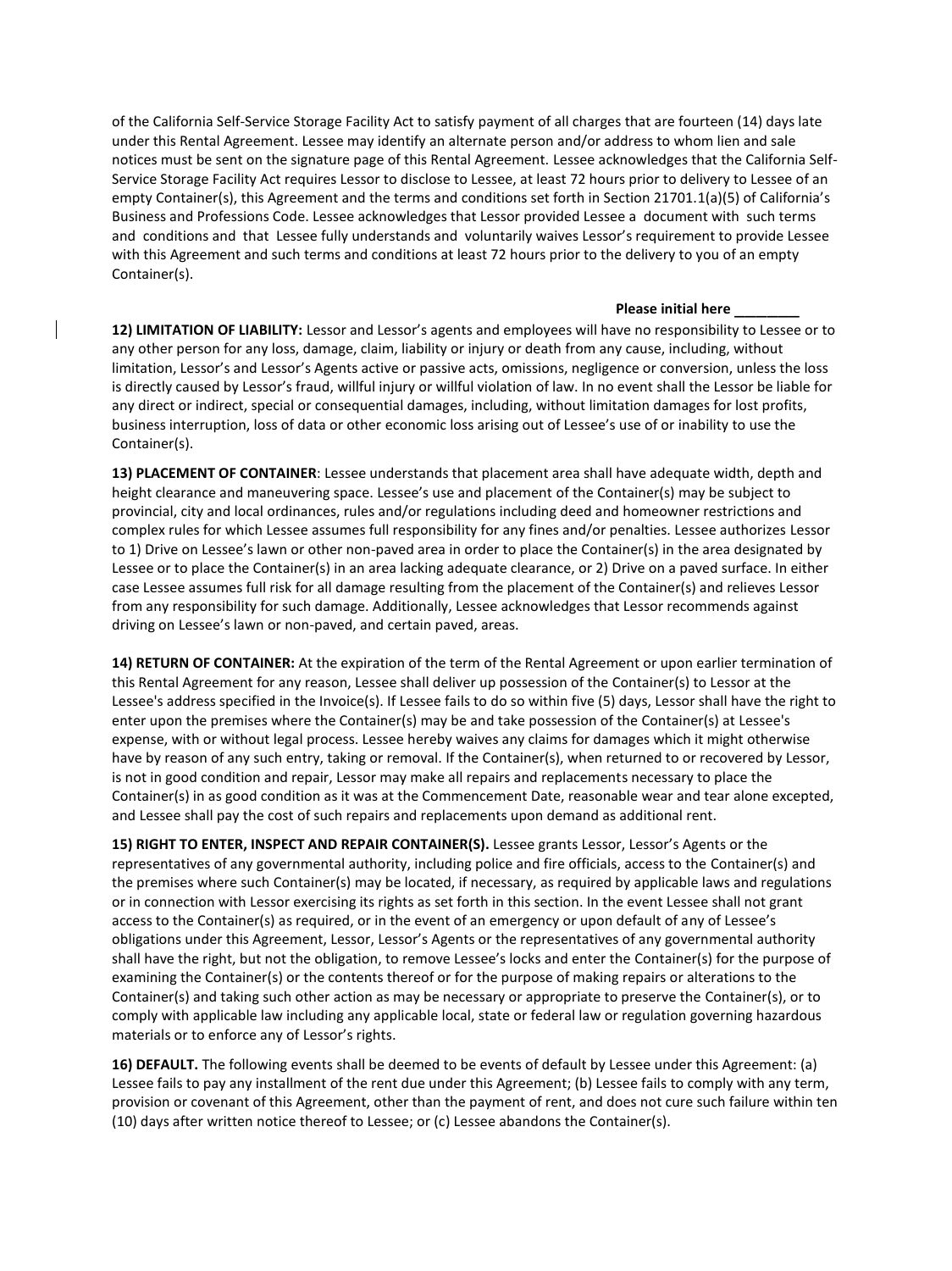**17) REMEDIES UPON EVENT OF DEFAULT.** If an event of default shall occur, other than for nonpayment of rent, and so long as such default shall be continuing, Lessor may at any time thereafter at its election: (i) deny Lessee access to Lessee's property stored in the Container(s), (ii) immediately terminate this Agreement by giving notice to Lessee, (iii) enter upon Lessee's Premises and take possession of the Container(s) and Lessee's property stored in the Container(s), (iv) expel or remove Lessee from the Container(s), without being liable for prosecution or any claim of damages, (v) CHARGE LESSEE ALL EXPENSES (INCLUDING REASONABLE ATTORNEYS' FEES) INCURRED BY LESSOR THAT ARE CONNECTED WITH THE COLLECTION OF ANY AND ALL OUTSTANDING BALANCES OWED BY LESSEE, and/or (vi) pursue any other remedies provided for under this Agreement or at law or in equity. In the event that Lessor repossesses the Container(s), Lessee hereby waives claims for trespass and/or conversion and agrees that Lessee shall not hold Lessor liable for any damage or loss to Lessee's property or Lessee's Premises arising from said repossession. In the event of a default for nonpayment of rent, Lessor's remedies, including its lien rights, may be exercised pursuant to the California Self-Service Storage Facility Act, in addition to any other remedies available to Lessor at law or in equity.

**Please initial here** \_\_\_\_\_\_

**18) INDEMNITY**. Lessee shall indemnify, defend and hold harmless Lessor, its affiliates and agents, and each of their respective directors, officers, members, employees, agents and representatives (collectively, "Lessor's Agents") from and against any and all losses, liabilities, costs, expenses, attorneys' fees, fines, damages, claims, demands, causes of action and lawsuits of any kind whatsoever in any way arising from, or as a result of, or in connection with, Lessee's use of the Container(s) or Facility, including, without limitation, as a result of any of Lessee's breach of Lessee's obligations pursuant to this Agreement.

**19) SEVERABILITY.** If any term of this Agreement is held by a court of competent jurisdiction to be invalid or unenforceable, then this Agreement, including all of the remaining terms, will remain in full force and effect as if such invalid or unenforceable term had never been included.

**20) ENTIRE AGREEMENT.** This Agreement, including all other documents specifically referenced in this Agreement, sets forth the entire agreement of the parties with respect to the subject matter hereof and supersedes all prior agreements or understandings with respect thereto. There are no representations, warranties, or agreements by or between the parties, which are not fully set forth herein, and no representative of Lessor or Lessor's Agents is authorized to make any representations, warranties or agreements other than as expressly set forth herein. This Agreement may only be amended by a writing signed by both parties.

**21) TIME OF ESSENCE, HEADINGS:** Time is of the essence of this Rental Agreement. Insertion of headings in this Rental Agreement are for ease of reference only and do not constitute part of the Rental Agreement.

**22) GOVERNING LAW:** This Rental Agreement shall be governed by and construed in accordance with the laws of the State of California.